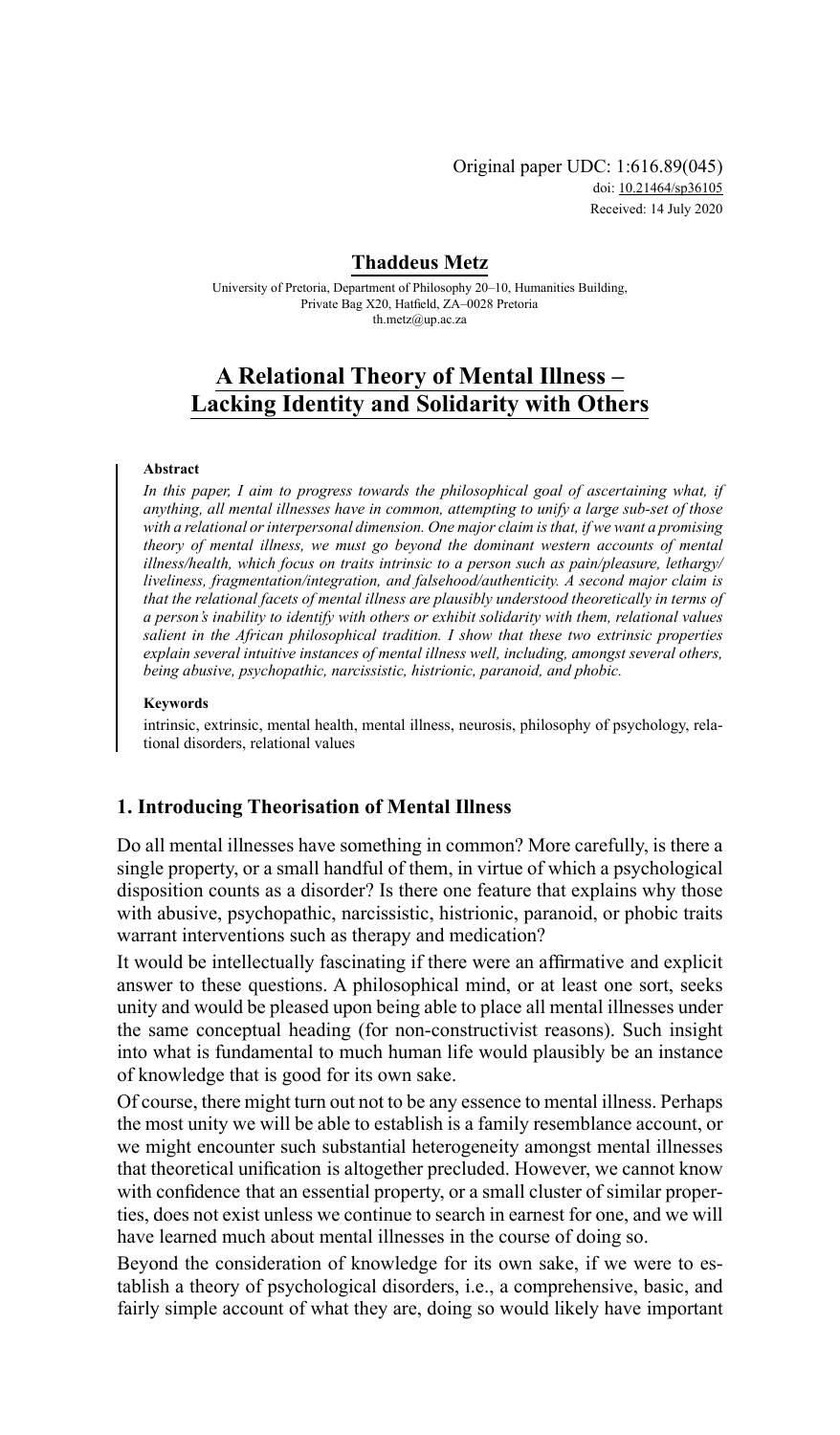practical implications. Note that it was largely through theorisation that the field of psychology came to reject the idea that homosexuality is a mental illness. Roughly, the field realised that being statistically unusual is not sufficient for a mental trait to be considered an illness, and that homosexuality cannot be easily grouped with other traits uncontroversially classified as mental illnesses, in part because of the lack of harm to self or others.<sup>1</sup> Debates continue about whether, e.g., attention deficit and hyperactivity "disorders", certain kinds of Asperger's "syndrome", and dysphoria consequent to socio-political oppression count as mental illnesses (or at least at which point they do). A theory well grounded on comparatively uncontroversial instances of mental illness could help resolve these more controversial matters, thereby making important differences in how people understand themselves and are treated by others.

In this paper, I do not offer a theory of mental illnesses as such, but instead try to make headway on a notable sub-set of them, some of which are these days called "relational disorders" in the literature. As many readers will know, the latest version of the American Psychiatric Association's (2013) *Diagnostic and Statistical Manual of Mental Disorders* (DSM-5) now includes a section devoted to some mental illnesses centred on how people are disposed to interact with others. Despite the "widespread consensus that the effects of relationships and relationship events are so central to every aspect of psychopathology and clinical practice that they must be included somewhere in the diagnostic system" (Beach *et al*. 2006: 3), it has been only recently that scholarship has begun to recognise certain disorders *qua* relational. Unlike the DSM-4, the DSM-5 does include a heading "Relational Problems", but it remains cautious about them, relegating them to a part of the book titled "Other Conditions that May Be a Focus of Clinical Attention" (American Psychiatric Association 2013: 715).

Key examples of what the DSM-5 labels "relational problems" are child neglect and spousal abuse. However, in this paper, I argue that a *much* wider array of mental illnesses can be fully understood only with a relational perspective. If we want a promising theory of mental illness, then we must go beyond the dominant western accounts of mental illness/health, which focus on features intrinsic to a person such as pain/pleasure, lethargy/liveliness, fragmentation/integration, and falsehood/authenticity. For example, I contend that extrinsic or relational properties are essential to explain adequately why it is apt to describe traits such as being psychopathic, narcissistic, histrionic, paranoid, and phobic in terms of "mental illness". Although I do not contend relationality is an *exhaustive* explanation of why these are disorders, I maintain that it is *essential*, i.e., that one would be missing something vital about these conditions and many others without appealing to it.

I also in this paper advance an attractive theory of the relational dimensions of psychological disorders. I maintain, specifically, that one is more mentally ill, the more one is psychologically unable to identify with others and exhibit solidarity with them, showing that this principle captures many intuitions about why and to what degree traits such as the above count as mental illnesses. Again, my claim is not that every mental illness is nothing over and above a failure to relate in these ways. Instead, I claim that many mental illnesses cannot be fully understood without referencing such a failure. A complete theory must (partially) include an explicitly relational dimension captured by a lack of identity and solidarity, or so I argue here.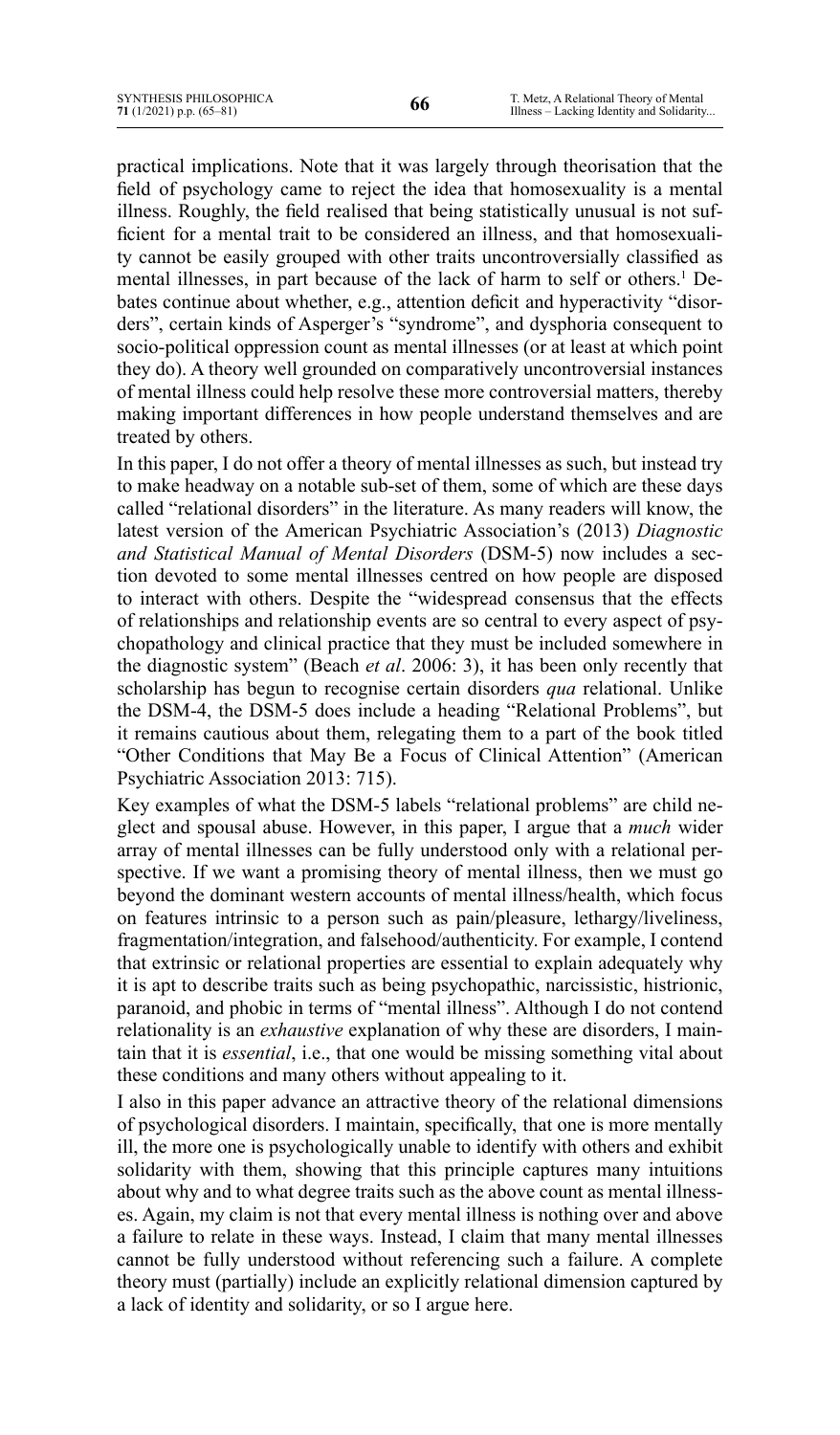In the following I start by recounting the dominant western theories of mental illness and mental health (section 2), highlighting the fact that they conceive of them strictly in terms of a person's intrinsic properties, after which I argue that these are insufficient to explain why many traits are intuitively mental illnesses (section 3). Then, I draw on ideas largely from the African philosophical tradition to articulate a relational account of many mental illnesses (section 4). Unlike psychologists and value theorists in the West, those whose work is informed by sub-Saharan cultures (and in some respect by cultures in the Global South more generally) tend to prize the good of cohesion or harmony, where I provide a specific interpretation of it as the combination of identifying with others and exhibiting solidarity with them. I argue that the psychological incapacity for identity and solidarity not only captures the relational facets of many psychological disorders well, but also provides a plausible way to rank some as worse than others (section 5). I conclude by acknowledging that the relational theory is insufficient on its own to capture everything about mental illness, suggesting that a combination of relationality and rationality is particularly promising when it comes to developing a complete account (section 6).

## **2. Western Theories of Mental Illness**

For about 100 years, Euro-American psychologists, philosophers, and the like have posited theoretical accounts of what makes a mental condition count as sick and warrant treatment.<sup>2</sup> While obviously unable to address them all here, what I do is to recount several of the salient theories to show that they have shared an individualist or intrapersonal orientation, in which there is no essential mention of anyone but the person with the mental illness. It is only in the following section that I argue that such an individualist orientation is insufficient to make adequate sense of why an array of conditions intuitively count as mental illnesses.

Let us begin with Sigmund Freud, who in some of his texts maintains that the point of analysis is to make the unconscious conscious (1961a [1920]: 12, 1963 [1938]: 224). The suggestion is that mental illness consists of a patient's behaviour being influenced by mental states of hers that she does not know she has. Although the aim of becoming more aware of oneself *could* involve, say, achieving cognisance of previously unacknowledged feelings about another person, it need not. Therefore, Freud's account of what health and illness *essentially* are is individualist in that they make no essential reference to a relationship between the patient and another. Furthermore, even if becoming aware of oneself did essentially include becoming aware of past relationships with others, that is not the same as actually relating to others now, on which an interpersonal or relational theory of mental health/illness focuses.

1 Some might suggest that it was upon discovering the biological cause of much homosexuality that the field changed its mind, but that is implausible. There are quite likely some biological causes of psychopathy, autism, and even alcoholism, but that has not given the field pause at classifying them as mental illnesses.

2 I acknowledge that meriting treatment by a psychologist and suffering from a mental illness are logically distinct, but treat them as more or less equivalent for the sake of this paper (at least since the former is strong evidence of the latter).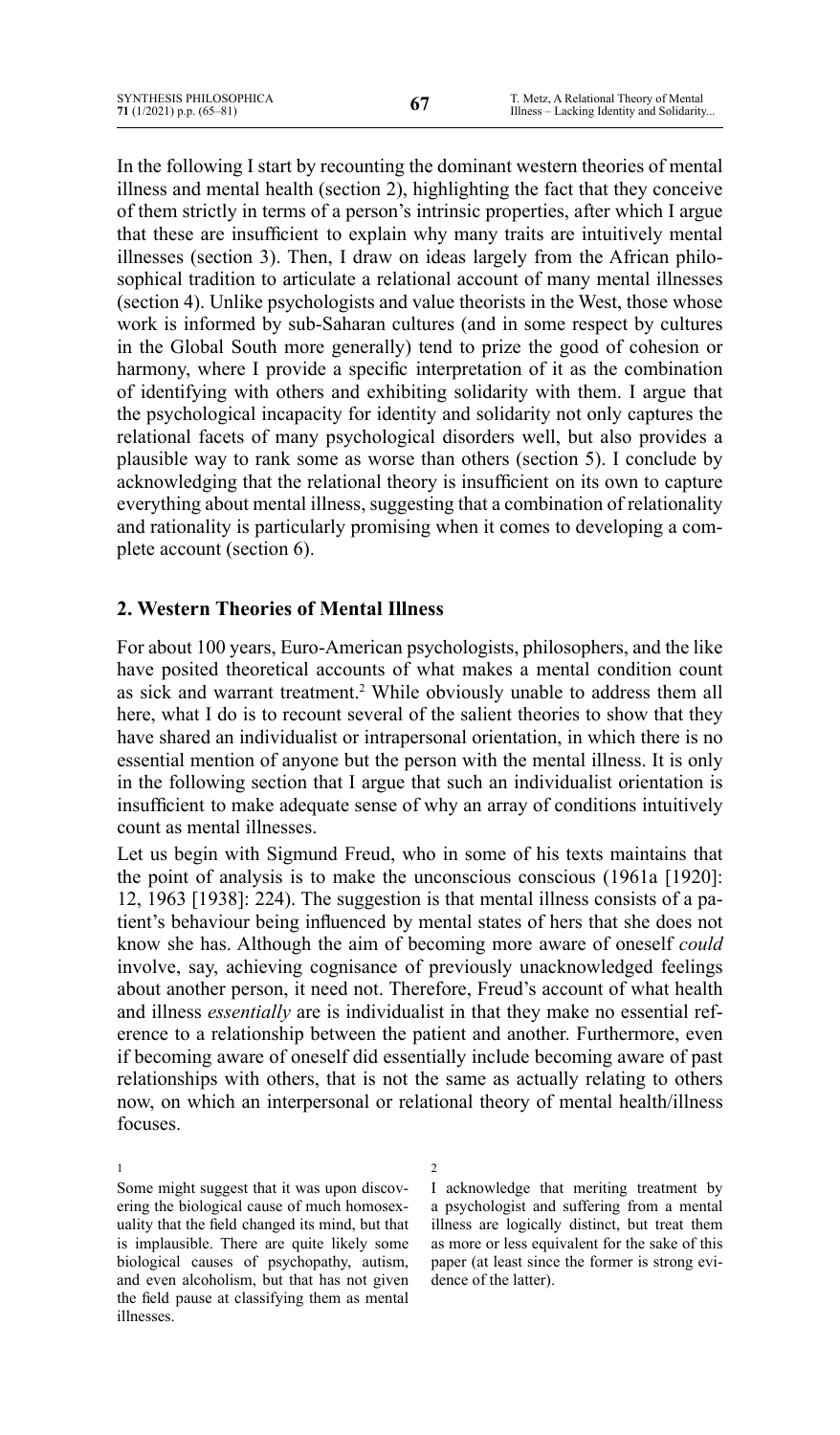In addition, note that while it could well be that substantial "ego expansion", replacing *Id* with *Ich*, tends to *bring in its wake* an improved ability to relate to others (as one would expect), the bare idea that the point of psychotherapy is ego expansion is intrapersonal. It does not say that its ultimate point *consists of* being able to relate to others in a certain way.<sup>3</sup>

Similar remarks go for Freud's other major suggestion, that the therapist's goal should be to relieve patients of suffering and to help them feel pleasure without contortion, disturbance, or other symptoms (1961b [1930]: 32–33, 48; for similar recent views, see Bader 1994: 261; Fink 2010). The capacity for pain or pleasure is constituted by properties intrinsic to a person, without anything essentially relational. Of course, often one can avoid pain and obtain pleasure only upon having interacted with others, whether mothers, therapists, or lovers, in certain ways. However, that is to posit relationality as a mere *means* to the end of certain affective states internal to a person, which are themselves considered instances of either mental illness or health. By an interpersonal account, certain undesirable ways of relating with others are to be avoided for their own sake as illnesses, while certain desirable ways of relating are to be pursued as mentally healthy ends.

The same kind of individualism is characteristic of the array of psychoanalytic, psychodynamic, humanist, and self-oriented theories that were so prominent in the post-war era. Invariably the conditions advanced as the suitable aims of psychotherapy were intrapersonal, making essential reference only to the patient, and not necessarily mentioning anything about improving relationships with others as ends – even if certain kinds of engagements with a therapist were considered reliable means towards them. Consider the various familiar suggestions that the point of therapy and related psychological interventions is to enable a patient:<sup>4</sup>

- to become more open to experience and able to apprehend reality accurately (Rogers 1961 [1957]; Becker 1971: 148–153; Miller 1981 [1979]), with illness being the inability to do so;
- to be more spontaneous, independent, free, or autonomous (Rogers 1961 [1957]; Becker 1971: 153-154; Szasz 1983: 19-54), where illness involves being slavish, say, in respect of one's emotions;
- to become unique or creative (Jung 1956 [1953]: 153–154; Storr 1992 [1960]: esp. 156–160; Kohut 1984: 44), with sickness consisting of being unable to do so;
- to feel alive or experience vigour (Winnicott 1978 [1955], 1965 [1960]; Kohut and Wolf 1990 [1978]; Miller 1981 [1979]), where sickness is a matter of lethargy or enervation;
- to develop a true or strong self (Winnicott 1978 [1955], 1965 [1960]; Kohut and Wolf 1990 [1978]; Miller 1981 [1979]; Masterson 1990; Hansell 2008: 1181), in contrast to the illness of exhibiting a false or weak self;
- to regain lost parts of the self or becoming whole (Guntrip 1971: 170; Steiner 1996: 1074–1078), where sickness consists of fragmented states of mind;
- to cope with anxiety or stressors in one's environment and to be able to rely on oneself (Rogers 1961 [1957]; Bowlby 1994 [1979]; Masterson 1990; Hansell 2008: 1181), where illness amounts to being unable to do so;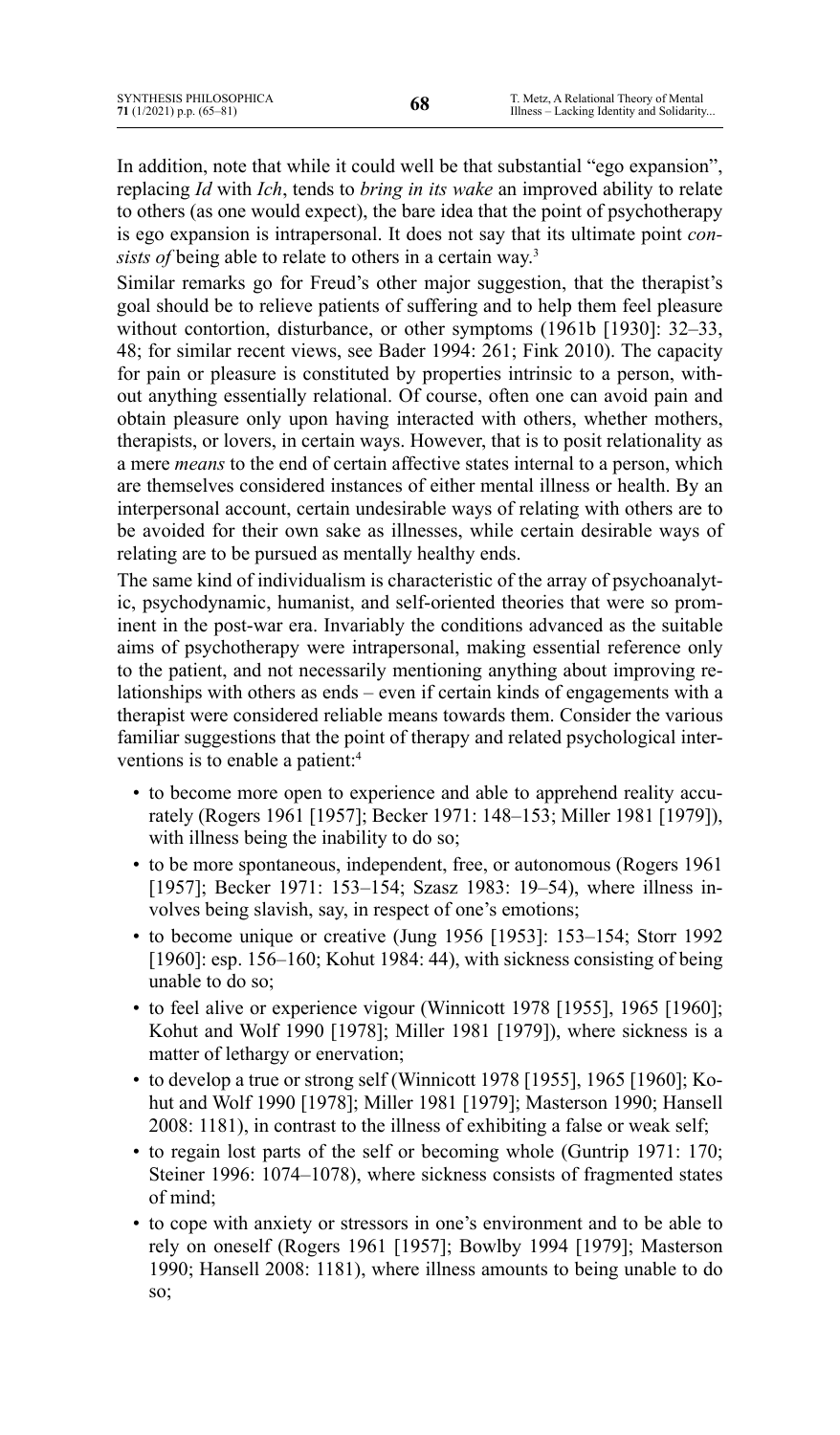- to overcome "dysfunctions that harm the person" in the sense that they "disrupt a natural function" or "involve a breakdown in the functioning of an internal mechanism" (Wakefield 1992: 375, 376), where disorder is such a dysfunction; and
- to realise oneself, which consists of "discerning one's unique talents [...] and then working to bring them to reality" or of "purposeful engagement in life, realisation of personal talents and capacities, and enlightened self-knowledge" (Ryff 2014), with mental illness being a failure to know oneself or to develop one's particular abilities.

Of course, some of these ends *could* include relating with others in certain ways, but the point is that none of them *essentially* includes that.

Note that it would be a mistake to think that object-relations theorists count as providing "interpersonal" or "relational" theories in my sense. Sometimes they have been interpreted that way (e.g., Storr 1988: xiv, 5–7, 151; Gomez 1997: 212–222), but I suspect that such commentators are misreading object-relations theorists, in that they are failing to differentiate the claim that certain relationships are a necessary *means* to mental health, which an intrapersonal theorist can readily accept, from the claim that mental health *is*  to be capable of certain relationships, which an intrapersonal theorist must reject by definition. For example, the classic object-relations theorist W. R. D. Fairbairn's characterisation of the point of psychoanalytic treatment clearly counts as "intrapersonal" or "intrinsic" in my terms, when he says that its primary aim is "to promote a maximum 'synthesis' of the structures into which the original ego has been split" (1958: 380). No reference to anyone but the patient, there. Similar remarks apply to characteristic attachment theorists such as John Bowlby, for whom the end is "well-found self-reliance" (1994) [1979]: 114, 125, 136) and attachment the means.

Once one firmly grasps the difference between the question of what the ultimate point of therapy should be and the question of how to achieve it, one sees that one can hold what I call an "intrapersonal" theory of the former, as, say, psychic integration, while holding that certain supportive relationships are a necessary means by which to realise it. Conversely, it is clear that an "interpersonal" theorist can in principle accept the notion that self-analysis is a suitable means by which to realise the final end of mental health *qua* relationality of some kind.

I do not mean to suggest that the western tradition is *utterly* devoid of relational suggestions. In fact, Wakefield's influential theory, mentioned above, was at one point reinterpreted to allow for a certain, narrow class of relational considerations (Wakefield 2006). In addition, going back some years, one sees some Jewish socialist thinkers suggesting that mental health consists of

3 Some might consider it odd to characterize self-knowledge as a final aim, since psychoanalysts often deem insight rather to be the most they can achieve in a clinical setting, without considering it to constitute mental wellness as such. However, there are certainly texts that suggest otherwise, and there is a large body of literature arguing that insight

*per se* should not be considered a final aim of psychotherapy (e.g., Fink 2010).

4

See, too, most of the aims discussed in a historical overview of how psychoanalysts have conceived of the point of therapy in Sandler and Dreher (1996).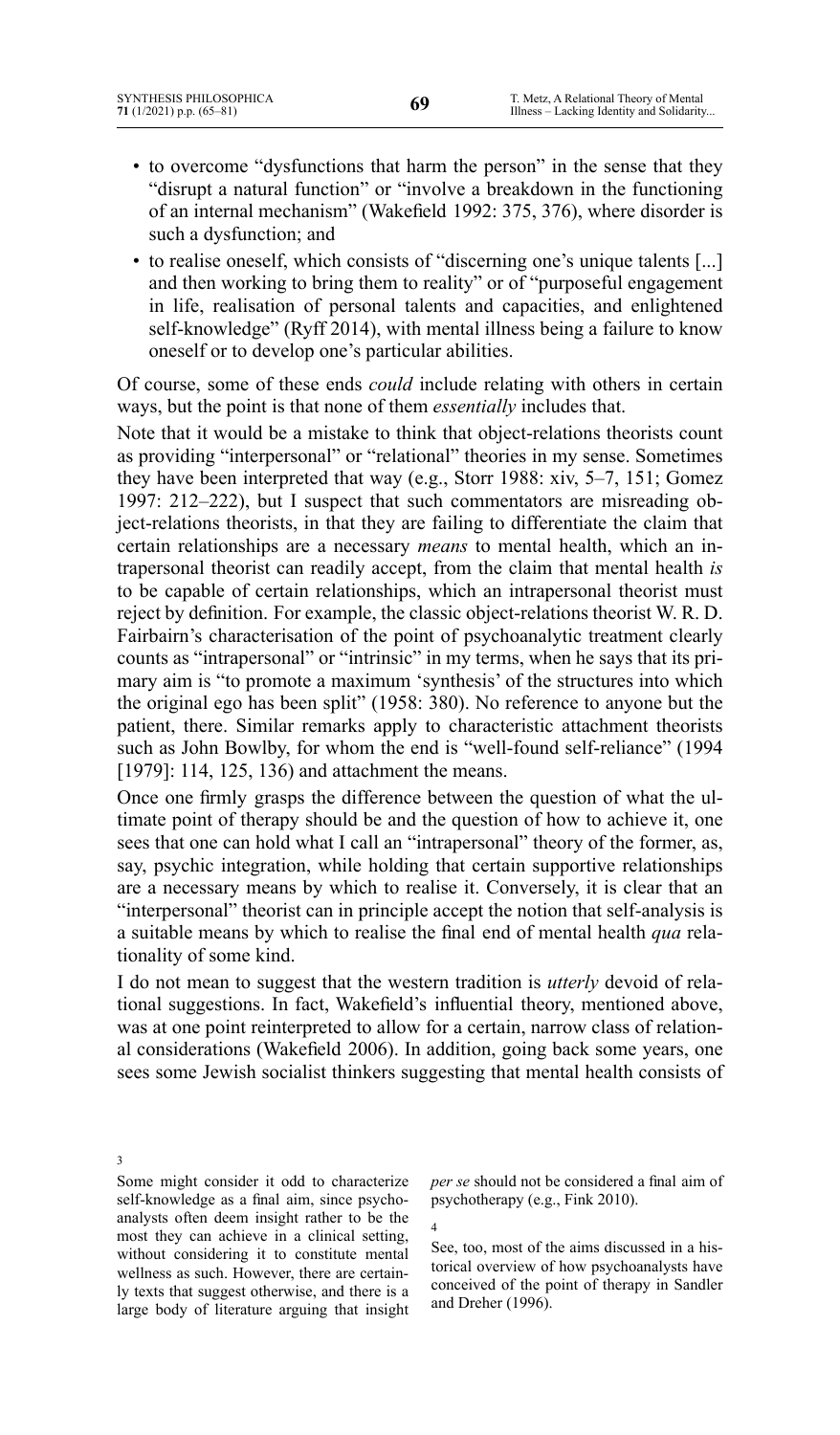the ability to love (Fromm 1989 [1956]: esp.  $16-17$ <sup>5</sup> or that "the sicknesses" of the soul are sicknesses of relationship" (Buber 1967: 150). My claim is that such relational accounts have not been *salient* for the past century of Euro-American reflection on the nature of mental health/illness, whereas the relational account I advance below is a promising correction.<sup>6</sup>

# **3. Disadvantages of Western Theories**

Why should one think that the intrinsic accounts need correction? While I readily accept that some mental illnesses do have an intrapersonal dimension (cf. section 6), I believe that a number of them also or instead have an interpersonal one that intrinsic properties cannot easily capture.

To start off, consider that relationality indeed appears essential to accounting for the illness involved in neglectful or abusive behaviour of the kinds the DSM-5 describes as "relational problems" (cf. section 1). Appealing merely to properties of individual persons, such as failing to apprehend reality or exhibiting a weak self, fails to capture the illness of mistreating others.

Interlocutors will be tempted to say that such behaviour is merely a symptom of the illness and not the illness itself. I accept that this position is not implausible. However, the alternative view that the disposition towards such behaviour merits treatment is no less plausible and is arguably more so. Consider the fact that if some intrinsic feature did not tend to cause a patient to mistreat others, there would be substantially fewer grounds for therapeutic or related intervention. If so, then it is likely that part of what makes something an illness is relational.

In addition, consider the following traits that the DSM-5 does not label "relational problems" but that are in fact sensibly described that way:

- phobic, e.g., social (fear of being humiliated), or agora (fear of being in public);
- inattentive, e.g., having poor listening skills or a tendency to interrupt;
- schizoid/avoidant, e.g., loners, doll-lovers, those who isolate themselves because of, say, fear of intimacy or rejection;
- intermittently explosive, being prone to disproportionately hostile outbursts towards others;
- histrionic, constantly seeking attention or being overly dramatic;
- borderline, seeing others as all-good or all-bad, being impulsive, having a tendency to feel betrayed/abandoned;
- psychopathic/antisocial, being unable to sympathise with others, being inclined to manipulate them;
- narcissistic, treating others merely as a means to one's sense of selfworth; and
- paranoid, experiencing delusions that others have malevolent intentions with respect to oneself.

The natural thing to say about people with these problems is: "They can't relate!". All of the conditions are straightforwardly described as involving a defect in how the patient interacts with other persons that merits psychological intervention.

Appealing to properties intrinsic to the patient to explain why these traits are forms of mental illness is indirect and implausible. For example, the reason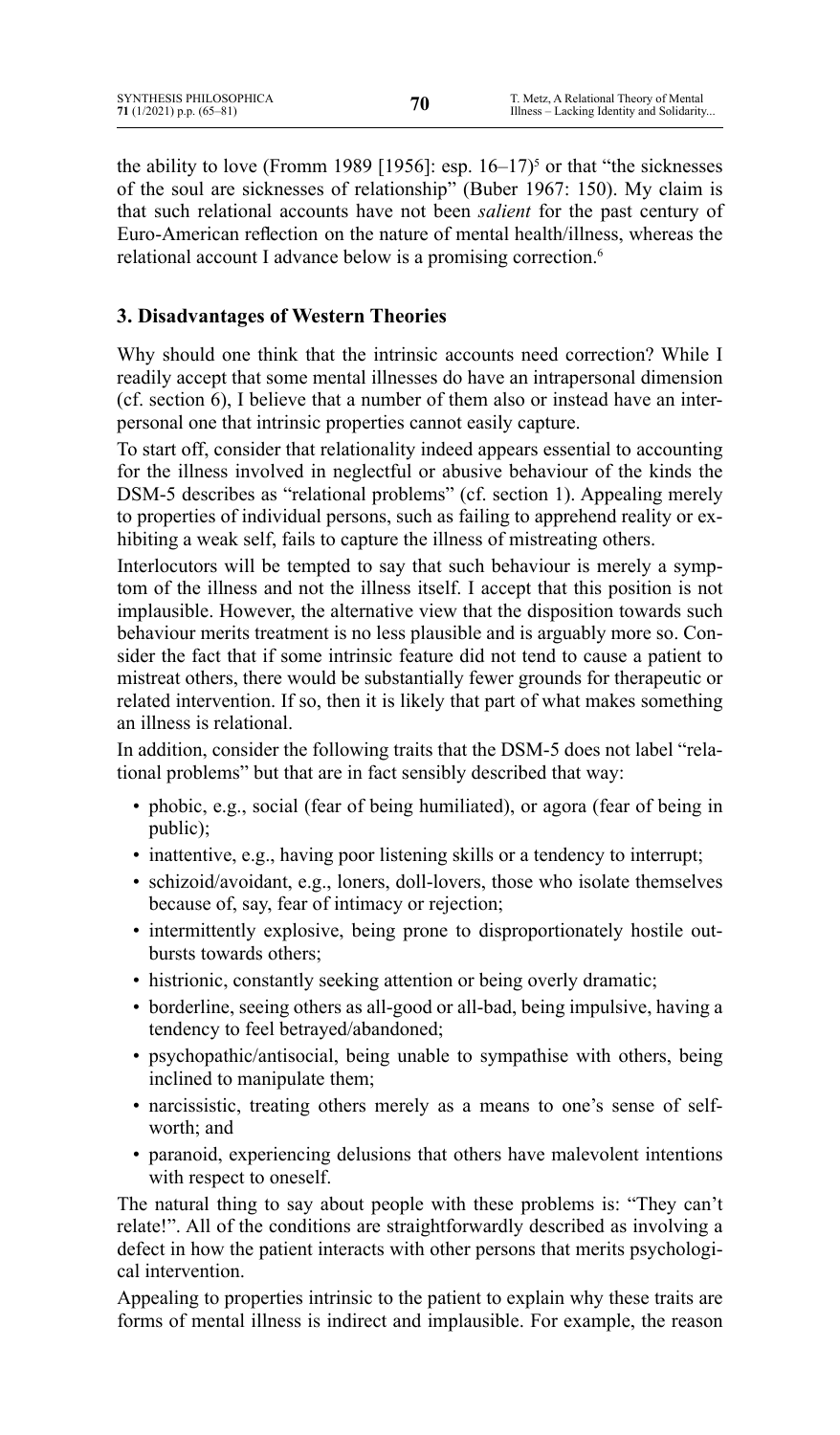T. Metz, A Relational Theory of Mental Illness – Lacking Identity and Solidarity...

why those who are histrionic merit treatment is that they are, well, histrionic. There are surely intrinsic properties that cause or explain why the person is histrionic, but it is reasonable to suggest that the person merits treatment from psychologists and related practitioners in virtue of the failure of relationship.

# **4. A Relational Theory of Mental Illness**

In the previous sections, I noted that the dominant western theories of what makes a trait one of mental illness or health have been intrinsic and argued that they, on the face of it, poorly explain why a number of intuitive mental illnesses count as such. Relational considerations seem essential to accounting fully for certain sicknesses. In this section, I appeal to ideas from the Global South, especially the African intellectual tradition, to articulate a certain way of relating that, I argue, does a better job than the purely intrinsic approaches. Instead of mental health being constituted merely by properties internal to the patient, as per much of the western tradition, I contend that it also needs to be understood in terms of harmony and related values.

As two theorists have pointed out, harmony is the "mother of all values" for most peoples beyond the West or Global North (Bell and Mo 2014), where a "harmony framework has to do with balancing, [...] aligning and smoothing" (Anedo 2012: 16). These interactive concepts, which are markedly different from characteristically western and individualist ones of autonomy, authenticity, creativity, pleasure, and liveliness, are salient in many indigenous societies in Latin America (e.g., Agostino and Dübgen 2012; Gudynas quoted in Balch 2013), East Asia (e.g., Wei and Li 2013; Li 2015), and Africa (e.g. Metz 2017).

In the following, I draw principally on the way harmony, and similar values such as communality and cohesion, have been understood by southern African adherents to *ubuntu*, the Nguni word for humanness that is often used to capture the nature of a good life. However, I interpret the *ubuntu* tradition in a way that would be of particular interest to those beyond it, particularly (but not solely) to others in the Global South. For example, whereas many indigenous sub-Saharans would prescribe harmonising with ancestors, those whose bodies have died but who continue to live in an imperceptible realm on earth, I downplay contested metaphysical claims in what follows. I focus on the value system centred on harmony and consider its implications for the mental health of human persons.

There is a maxim that southern Africans often invoke to sum up salient sub-Saharan values:

"A person is a person through other persons." (e.g., Tutu 1999: 35; Mkhize 2008: 40; Dandala 2009: 160)

Although those familiar with African cultures tend to associate certain ideas with this phrase, in plain English, it means little to someone outside the fold.

5 The claim that mental health consists of the ability to love and work is often attributed to Freud, apparently first by Erik Erikson, but it does not explicitly appear in Freud's written works (on which see Elms 2001).

6 

I do not attempt to show systematically that my relational theory is an improvement over others that have been suggested; it is advanced as attractive in its own right, meriting being weighed up against, say, Wakefield's (2006) revised account in future work.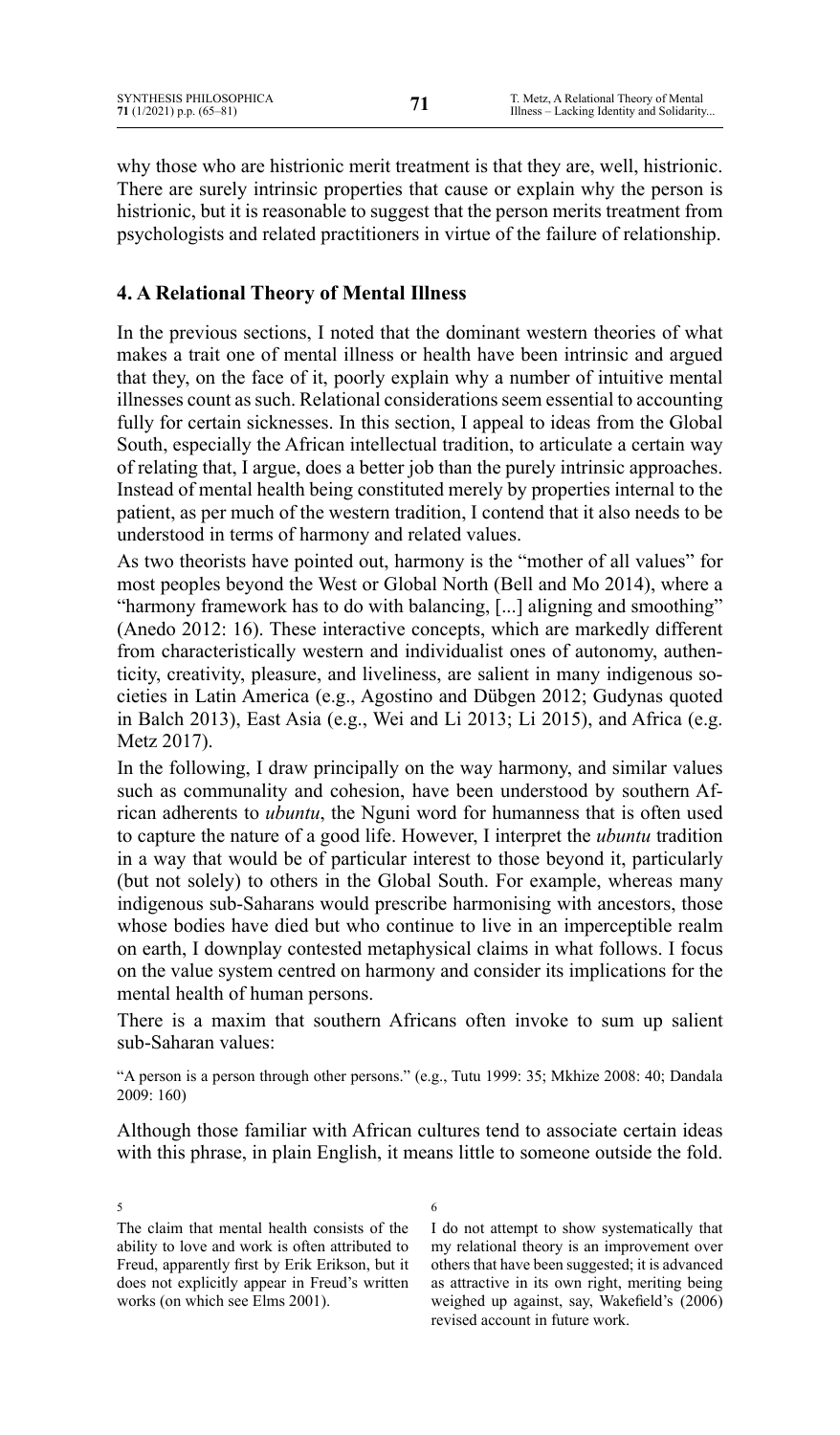Since this paper is pitched to an English-speaking audience that transcends those who know Africa, in this section, I articulate a conception of the good life based on this maxim the meaning of which can be readily grasped, and also appreciated, by those from a variety of backgrounds. Therefore, I am not seeking to accurately *reflect* the way that a particular indigenous African people (or group of them) has understood the above maxim about values. Instead, I draw on how a variety of southern societies and particularly thinkers informed by them have understood it to *construct* a principle that can plausibly capture the nature of mental health and illness.

To begin, when southern Africans say that "a person is a person" they are not expressing a tautology. Instead, what they mean usually includes the idea that someone who is a person, in the sense of a self-aware, deliberative agent, ought to strive to become a *real* or *genuine* person, that is, someone who has exhibited virtue (e.g., Mokgoro 1998: 17; Gaie 2007: 33). Someone with substantial personhood has *ubuntu* (humanness). A true or complete person lives a genuinely human way of life, displays desirable traits that human beings are in a position to exhibit in a way nothing else in the animal, vegetable, or mineral kingdoms can.

Just as one might say that a jalopy is "not a *real* car" (Gaie 2007: 33), so southern Africans often say of those who lack *ubuntu* that they "are not a person" (Gaie 2007: 32; Dandala 2009: 260–261) or that they are even "animals" (Pearce 1990: 147; Bhengu 1996: 27; Letseka 2000: 186). That does not mean that the wicked are literally not human beings, viz., no longer deserving of moral treatment such as observing their human rights, but instead connotes the metaphorical point that these individuals utterly fail to exhibit human excellence and have instead actualised their lower, base nature (Gyekye 2010).

So far, southern African ethics is sounding *eudaemonist*, instructing an individual to realise herself or at least the valuable aspects of herself. However, what makes the view distinct from Greek or otherwise western eudaemonism is the characteristically African understanding of what that essentially involves. The second clause tells people how to become real persons and exhibit *ubuntu*, namely, "through other persons". Typically this means by entering into community with others or seeking to live harmoniously with them. It is well known that African ethics is characteristically communitarian. Still, this element is often left vague or is construed crudely, as the collective taking precedence over the individual. As should become clear below, a sub-Saharan value system can really be put to work as an account of how to live well and be attractive for giving due weight to individual interests, once one is clear about what it means to enter into community or to live harmoniously.

To spell out what relating communally or harmoniously plausibly involves, I start from representative comments from southern Africans about it:

- Yvonne Mokgoro, a former South African Constitutional Court Justice, says of an *ubuntu* ethic that "harmony is achieved through close and sympathetic social relations within the group" (1998: 17).
- Desmond Tutu, renowned former chair of South Africa's Truth and Reconciliation Commission, remarks of indigenous Africans: "We say, 'a person is a person through other people'. It is not 'I think therefore I am'. It says rather: 'I am human because I belong.' I participate, I share [...]. Harmony, friendliness, community are great goods. Social harmony is for us the *summum bonum* – the greatest good." (1999: 35)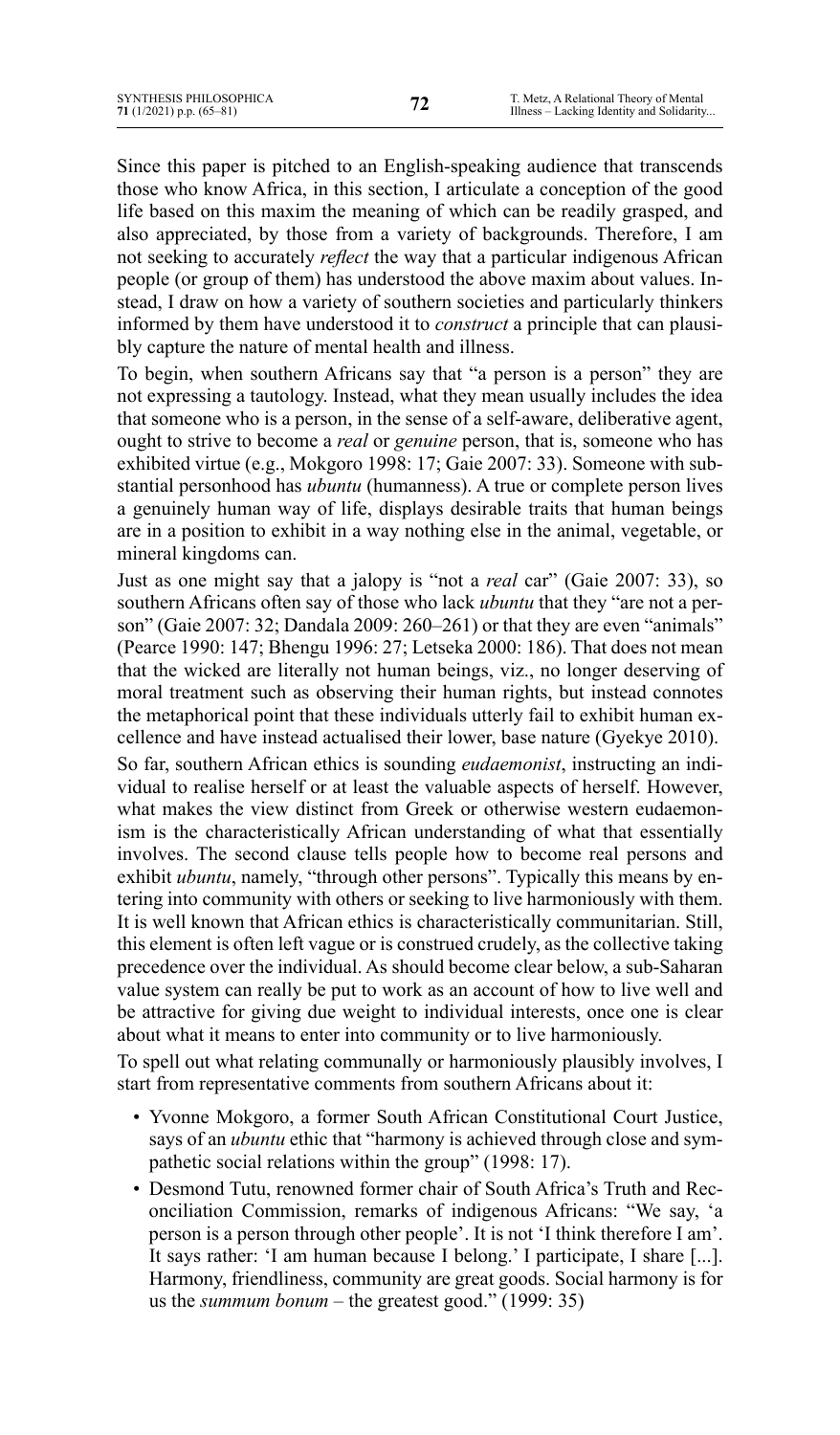- Gessler Muxe Nkondo, who has had positions of leadership on South Africa's National Heritage Council, says that "*ubuntu* advocates [...] express commitment to the good of the community in which their identities were formed, and a need to experience their lives as bound up in that of their community" (2007: 91).
- Nhlanhla Mkhize, an academic psychologist who has applied *ubuntu* to conceptions of the self, remarks that "personhood is defined in relation to the community [...]. A sense of community exists if people are mutually responsive to one another's needs [...]. [O]ne attains the complements associated with full or mature selfhood through participation in a community of similarly constituted selves [...]. To be is to belong and to participate" (2008: 39, 40)
- Mluleki Mnyaka and Mokgethi Motlhabi, two theologians based in South Africa, say this of *ubuntu*: "Individuals consider themselves integral parts of the whole community. A person is socialised to think of himself, or herself, as inextricably bound to others [...]. *Ubuntu* ethics can be termed anti-egoistic as it discourages people from seeking their own good without regard for, or to the detriment of, others and the community." (2009: 69, 71–72)

These construals about what it is to commune or live harmoniously with others suggest two recurrent themes (initially distinguished and analysed in Metz 2007). On the one hand, there is what I call "identity", a matter of being close, participating, experiencing life as bound up with others, belonging, and considering oneself integral to the group. On the other hand, one finds reference to being sympathetic, sharing, being committed to others, responding to others' needs, and acting for others' good, which I label "solidarity".

More carefully, it is revealing to understand identifying with another (or being close, belonging, etc.) to be the combination of exhibiting certain psychological attitudes of "we-ness" and cooperative behaviour. The psychological attitudes include a tendency to think of oneself in relation to the other and to refer to oneself as a "we" (rather than an "I"), a disposition to feel pride or shame in what the other or one's relation does, and, at a higher level of intensity, an emotional appreciation of the other's nature and value. The cooperative behaviours include being transparent about the terms of interaction, allowing others to make voluntary choices, acting based on trust, adopting common goals, and, at the extreme end, choosing for the reason that "this is who we are".

Exhibiting solidarity with another (or acting for others' good, etc.) is similarly construed as the combination of exhibiting certain psychological attitudes and engaging in helpful behaviour. Here, the attitudes are ones positively oriented toward the other's good, centrally understood as meeting their needs, and include an empathetic awareness of the other's condition and a sympathetic emotional reaction to this awareness. And the actions are not merely those likely to be beneficial, that is, to be objectively good for the other person, but also are ones done consequent to certain motives, say, for the sake of making the other better off or even a better person.

These specifications of what it is to commune or harmonise with others can ground a fairly rich, attractive, and useable African conception of the good life. Bringing things together, here are some concrete and revealing interpretations of "a person is a person through other persons": one should become a real person, which is a matter of identifying with others and exhibiting sol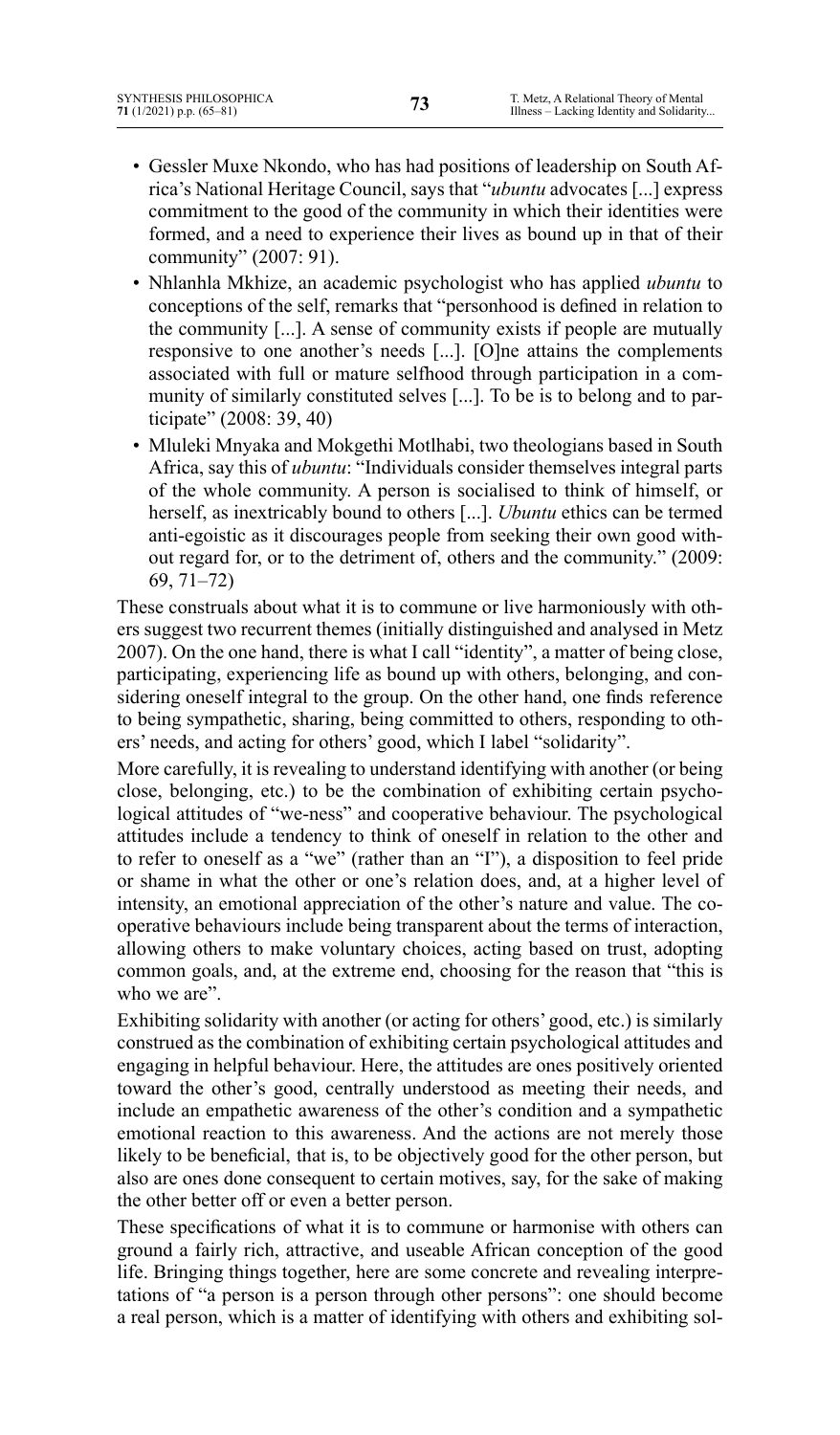idarity with them; or an agent ought to live a genuinely human way of life (exhibit *ubuntu*), which she can do if and only if she honours relationships of sharing a way of life with others and caring for their quality of life.

I advance this interpretation on the grounds that it makes sense of intuitively attractive ways of life. For a key example, consider that the desirable form of a family consists of relationships in which people identify with and exhibit solidarity towards each other, as above. Roughly speaking, nearly all readers would like family members to enjoy a sense of togetherness with each other, participate with one another on trustworthy and evenhanded terms, strive to help one another, and do so for one another's sake. These forms of interaction are also characteristic of friendships, or, even more broadly, friendliness (cf. Aristotle), as well as of desirable relationships between members of an academic department, a choir, and a sportsteam. It is plausible to suggest that the more people sustain and enrich such ways of relating, the better people they are, or at least the better their lives.

Conversely, those who have difficulty relating in the above ways are missing something, and, when it is by virtue of their state of mind, it is plausibly mental health that they are lacking. Consider those discordant individuals whom Africans would describe as "not persons" or as "animals"; they are people who are not disposed to identify with others or exhibit solidarity with them. That is, they are at a minimum alienated from others and indifferent towards their good, or, worse, they are divisive and full of ill will. They are roughly those who: instead of thinking of themselves as part of a "we" with other people, tend to think in terms of "me versus you"; instead of coordinating with other people, seek to subordinate them; instead of doing what is likely to help others, harm them, perhaps recklessly or negligently; and instead of sympathising with others and acting for their sake, lack compassion and are selfish. Surely the reader does not think that such people would be ideal spouses, parents, or co-workers. Such unharmonious individuals exhibit undesirable traits, and, as I argue in the next section, mental illnesses.

# **5. Advantages of the Relational Theory**

Here I return to the counterexamples I posed to the characteristically western theories of the nature of mental health/illness. Recall that I maintained that quite a number of intuitive mental illnesses have an irreducible relational dimension to them, one that is implausibly explained in terms of intrinsic features such as a lack of autonomy, authenticity, creativity, pleasure, or liveliness. I now argue that one can do better upon conceiving mental illness in terms of lacking the disposition to harmonise with others and tending towards discordance, as construed above.

I analysed harmony in terms of two distinct ways of relating, namely, identifying with others and exhibiting solidarity towards them, where I suggested that a person is not as much of a person as he could and should be, insofar as his mind renders him unable to relate in those two ways. Below I contend that some mental illnesses involve a notable inability to relate in one of these ways, while others involve a comparable inability to relate in both ways.

Consider, first, those conditions in which a patient is reasonably described as having a mental illness substantially in virtue of having difficulty identifying with others: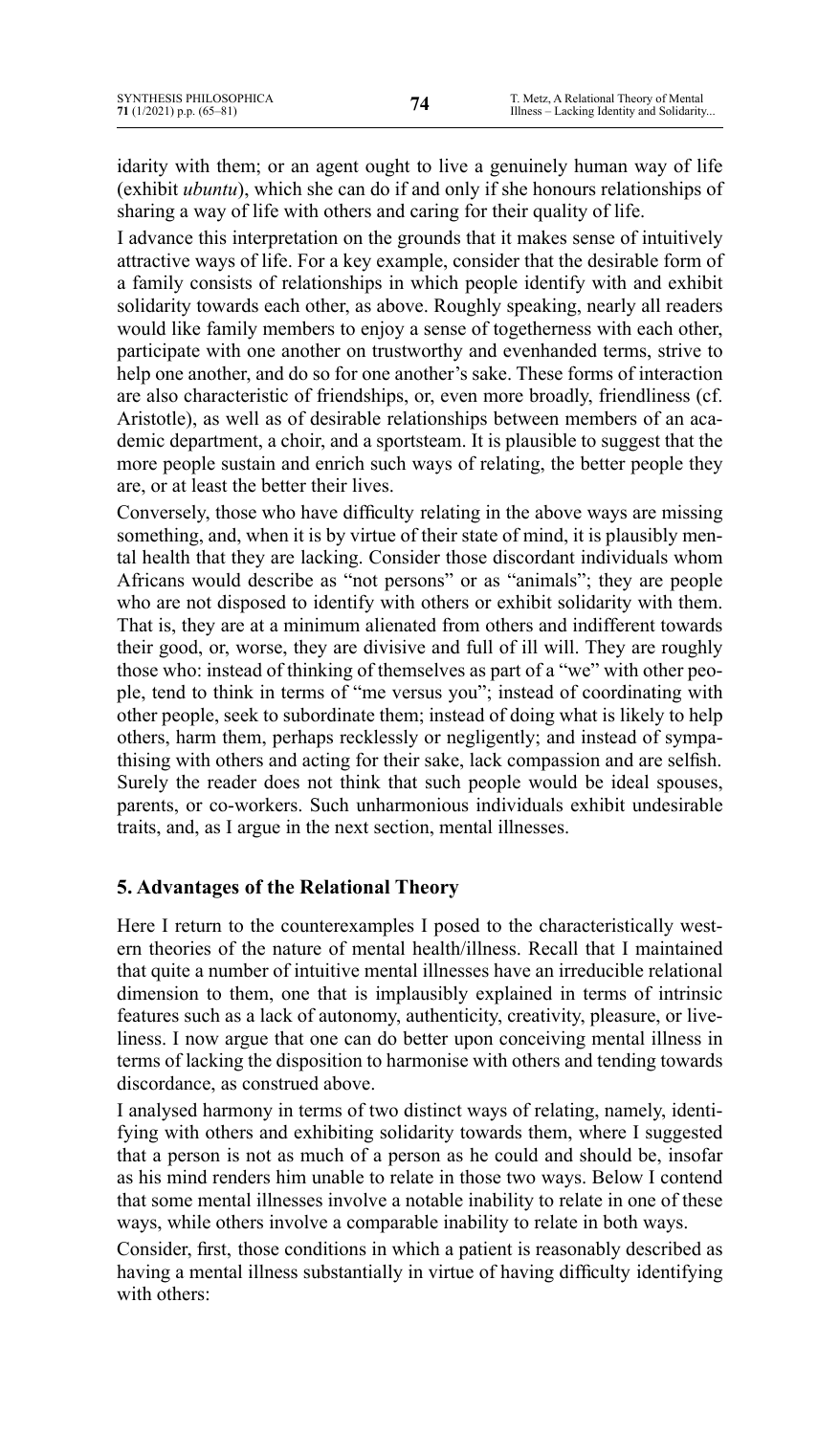- phobic, e.g., social (fear of being humiliated), or agora (fear of being in public);
- inattentive, e.g., having poor listening skills or a tendency to interrupt;
- schizoid/avoidant, e.g., loners, doll-lovers, those who isolate themselves because of, say, fear of intimacy or rejection; and
- intermittently explosive, being prone to disproportionately hostile outbursts towards others.

Of course, those who suffer from these traits are somewhat less inclined to help others because of them; unjustified expressions of rage are hardly good for those who are the object of it, while avoiding others – even if wanting to engage with them (as per the phobic) – means being in a poor position to help them. So, some solidarity is admittedly lacking. However, what stands out about the above four conditions is that they involve psychological and behavioural distance from people, i.e., a failure to forge an identity with others. For all four, those who have them have real difficulty cultivating a sense of togetherness, let alone participating with others based on trust and voluntariness.

Next, think about those conditions in which a patient is reasonably described as having a mental illness substantially in virtue of having difficulty exhibiting solidarity with others:

- histrionic, constantly seeking attention or being overly dramatic; and
- borderline, seeing others as all-good or all-bad, being impulsive, having a tendency to feel betrayed/abandoned.

Admittedly, those who suffer from these traits are somewhat less able to engage in cooperative projects, at least ones that last, but what is salient about them is the patients' focus on their own needs to the detriment of the needs of those around them. Patients with these conditions characteristically fail to sympathise with others and instead do what they at some level expect will make themselves feel better, even when that is not good for others. Often, the inability to feel good enough and to know that others believe one is good enough leads to excessive self-concern and hence a reduced inclination to care for others. Recall I am glad to accept that traits such as a lack of self-esteem count as forms of mental illness; my point is that when they lead to giving undue weight to one's interests at the expense of others, there is an additional problem that merits intervention.

Finally, consider the remaining conditions, in which a patient is reasonably described as having a mental illness substantially in virtue of having comparable degrees of difficulty both identifying with others and exhibiting solidarity with them:

- psychopathic/antisocial, being unable to sympathise with others, being inclined to manipulate them;
- narcissistic, treating others merely as a means to one's sense of selfworth; and
- paranoid, experiencing delusions that others have malevolent intentions with respect to oneself.

Patients with these traits and those like them are easily able neither to share a way of life with others nor to care for their quality of life. They are saliently discordant along both dimensions. Of course, we could add here the DSM-5 "relational problems" of child neglect and spousal abuse.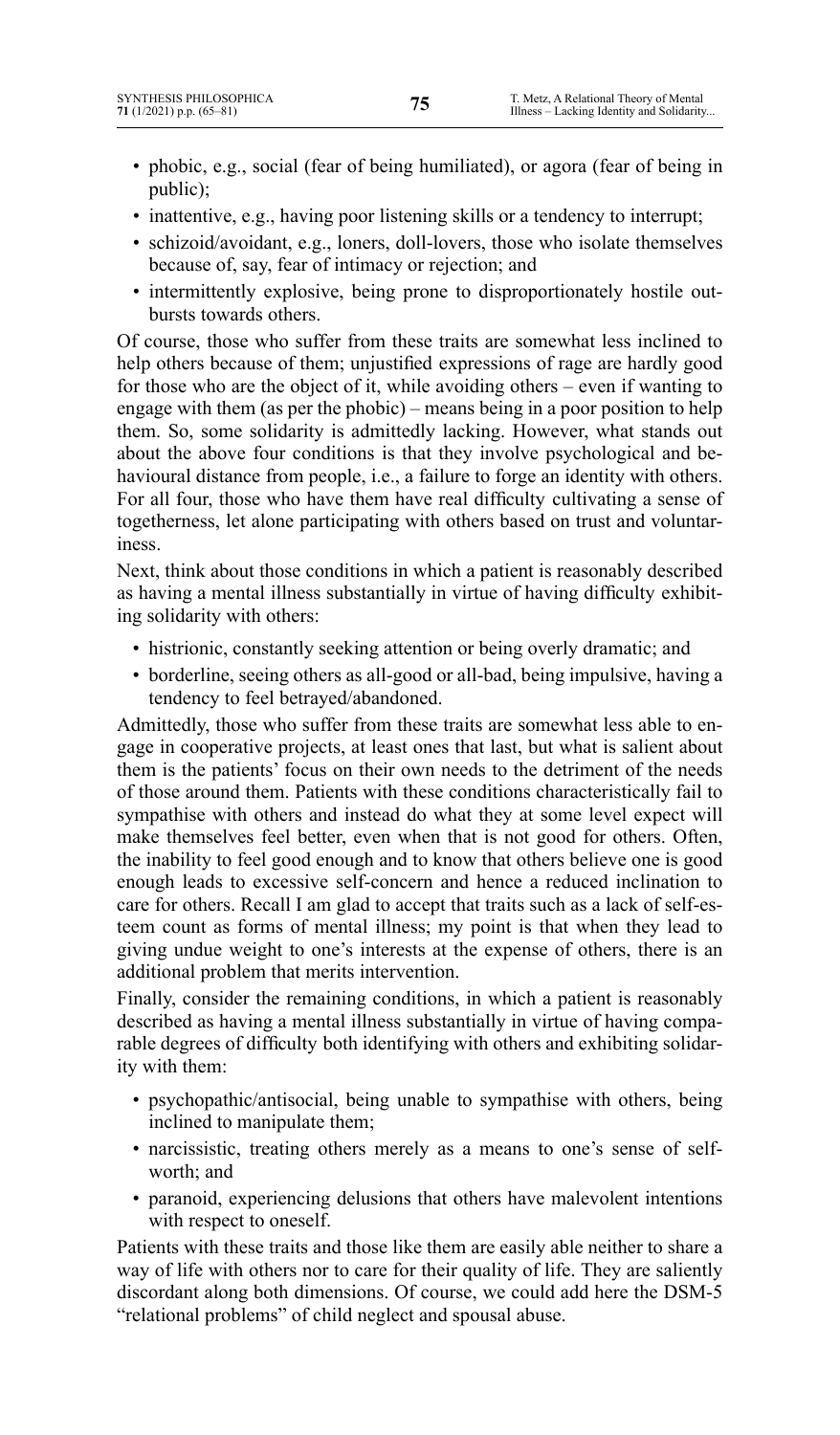Besides providing a prima facie attractive account of why various traits warrant psychological intervention, the relational appeal to harmony also plausibly entails that some mental illnesses are worse than others. To start, notice that those who have difficulty identifying with others and exhibiting solidarity with them are worse off than those who cannot relate in just one of these ways. I submit that those who are moderately psychopathic, paranoid, or abusive are intuitively more in need of treatment than those who are, say, moderately avoidant or histrionic.

However, while severe impairments to both ways of relating harmoniously are worse than a severe impairment to only one, it could be that a severe impairment to one is worse than minor to moderate impairments to both. For example, consider a patient who has difficulty with both identity and solidarity but not to a substantial degree, say, someone who is mildly inattentive, compared to a patient who has substantial difficulty with identity but not with solidarity, perhaps one who is phobic. The latter is in greater need of help than the former.

A further distinction concerns the extent to which a given way of harmonising can be impaired. On the one hand, identity or solidarity could be relatively absent and their opposites, of division and ill will, could be substantially present. Here, the psychopath or antisocial individual looms large, where there is often manipulation of others and injury caused to them. On the other hand, identity or solidarity could be absent without the presence of their opposites. Roughly, an individual might fail to coordinate with others and not subordinate them, and he might further fail to help others and not harm them. A good example is someone who is a loner to such a degree that they simply do not engage with others at all, neither positively nor negatively. Those alienated from and indifferent towards others merit treatment, but not as much as those who are actively discordant.

The fact that the relational theory grounds an intuitive approach to ranking the severity of mental illnesses or the need for treatment is further evidence in its favour. Before closing, consider some additional implications of the appeal to *ubuntu* regarding how to conduct psychotherapy or otherwise undertake a psychological intervention. Supposing that at least one major aim of a therapist should be to help their patients to become real people or exhibit humanness, where that means being capable of harmonious relationships with other persons, we might be led to reconceive therapy in certain ways.

For one, such an approach means that a therapist should not be concerned only with a patient's *happiness*, but also her *excellence*. One should strive to help a patient become a person who is not merely *better off*, but also a *better person*. Such is the implication of a broad *eudaemonist* approach, which prescribes tempering the inclination of a therapist invariably to do what is good for a patient in the light of a concern to facilitate her becoming a good person. For another, if the relational understanding of what (at least largely) constitutes the human good is true, then a therapist should be concerned not solely with a patient's orientation towards himself, but also with his relationships and for their own sake in a certain sense. Being able to relate harmoniously with the therapist or with others in a patient's life should be considered not merely a *means* towards mental health, but also (at least partly) constitutive of it as an *end*. Where a patient becomes better able to listen and to set aside their own needs for those of others, that is where (some of) the personal growth is, even if one can expect it to have further desirable ramifications for a patient's life.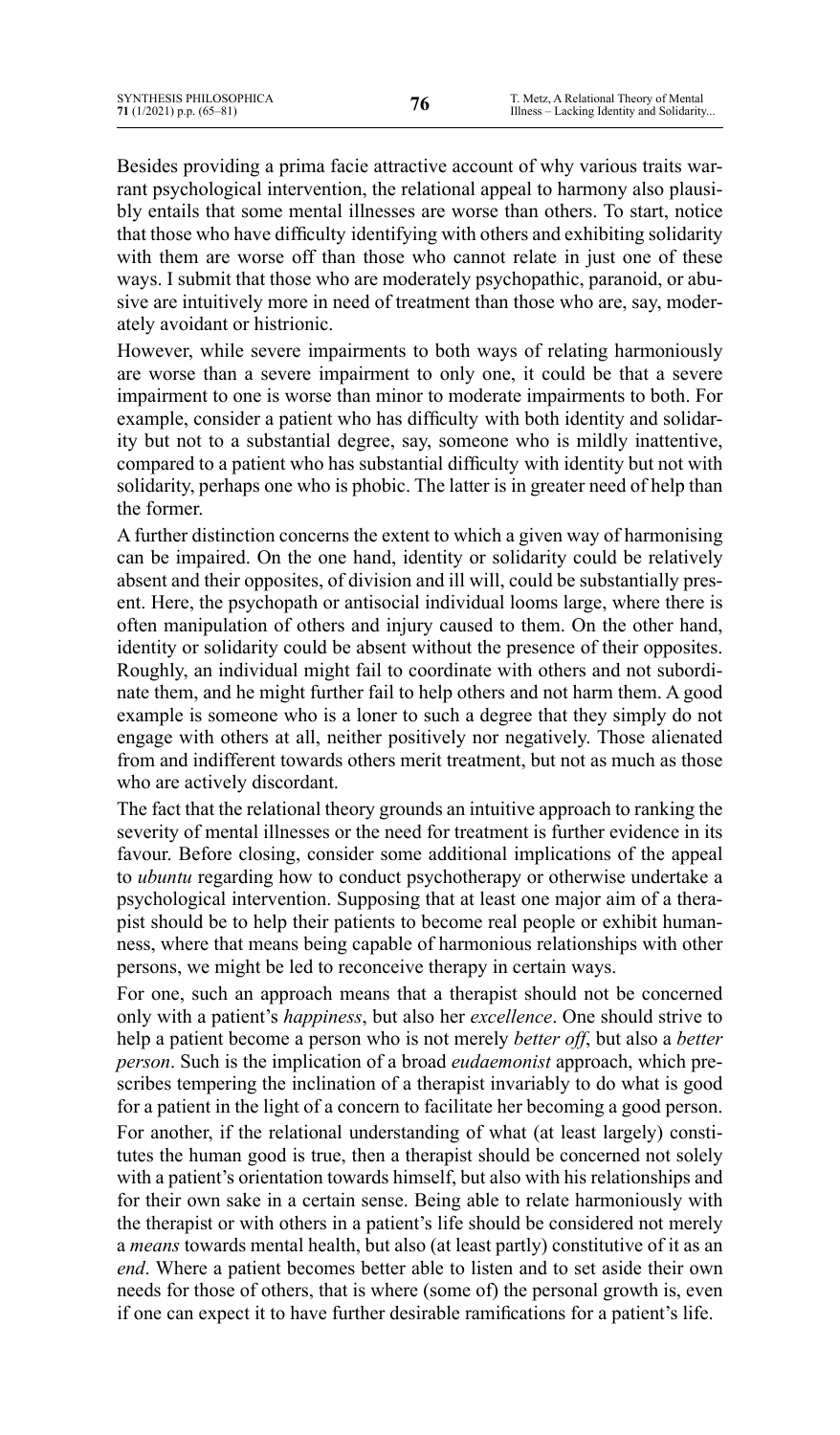# **6. Conclusion: Integrating Relationality and Rationality**

Recall that I have not been suggesting that all mental illnesses have a relational dimension or even that a given mental illness can be exhaustively understood in relational terms. My claim has been the more moderate one that a complete understanding of the nature of mental illness is implausible without relationality. In particular, my claim is that the inability to identify with others or exhibit solidarity with them is essential to mental illness without being exhaustive. I briefly conclude by suggesting some ways forward in search of a comprehensive theory, if the analysis in this paper is approximately true.

I have addressed eleven traits that are uncontroversial instances of mental illness, and advanced a principle, informed by characteristically African notions of harmonious relationship, meant to explain in virtue of what they count. It is worth considering whether the list can plausibly be extended. My strong suspicion is that a lack of identity and solidarity also accounts to some real degree for respects in which the following merit treatment: addiction; alcoholism; stuttering; Tourette's; autism; Asperger's; oppositional defiant disorder; and sexual problems. People with these problems also have difficulty relating in harmonious ways with others.

However, there are, to be sure, some conditions meriting treatment that are not relational in a salient way. Depression, dementia, eating disorders, and body dysmorphia seem primarily to be mental illnesses in virtue of how the patient is affected, apart from her interaction with others. It is, of course, the case that these conditions can affect a person's relationships, e.g., if one is depressed, one is unlikely to do much with or for others, while body dysmorphia can inhibit one from participating with them. The current point is that these relational considerations hardly exhaust the nature of these problems and do not even capture much of them.

This point begs the question of which intrinsic feature is most promising as essential to mental health/illness. My hunch is that the category of intelligent deliberation and action is more comprehensive than long-standing appeals to a strong self, liveliness, creativity, or the like (see Metz 2013: 413–415), so that it is the combination of relationality and rationality that is necessary and sufficient. However, that case would require quite a sustained discussion elsewhere, as would the possibility that a firmer distinction must be drawn between what is a mental illness or even what would be good for a patient, on the one hand, and what merits treatment, on the other (Wakefield 1988; Metz 2016; Bortolotti 2020).<sup>7</sup>

## **Bibliography**

Agostino, Ana; Dübgen, Franziska (2012): "*Buen Vivir* and Beyond: Searching for a New Paradigm of Action", in: *The 3rd International Degrowth Conference for Ecological Sustainability and Social Equity, Workshop* Real Utopias. From Solidarity Economy to the 'Buen Vivir'. Available at: [https://www.degrowth.info/en/catalogue-entry/buen-vivir-and](https://www.degrowth.info/en/catalogue-entry/buen-vivir-and-beyond-searching-for-a-new-paradigm-of-action/)[beyond-searching-for-a-new-paradigm-of-action/](https://www.degrowth.info/en/catalogue-entry/buen-vivir-and-beyond-searching-for-a-new-paradigm-of-action/) (accessed on 8 July 2020).

American Psychiatric Association (2013): *Diagnostic and Statistical Manual of Mental Disorders*, 5th edition, American Psychiatric Publishing, Washington DC. [DSM-5]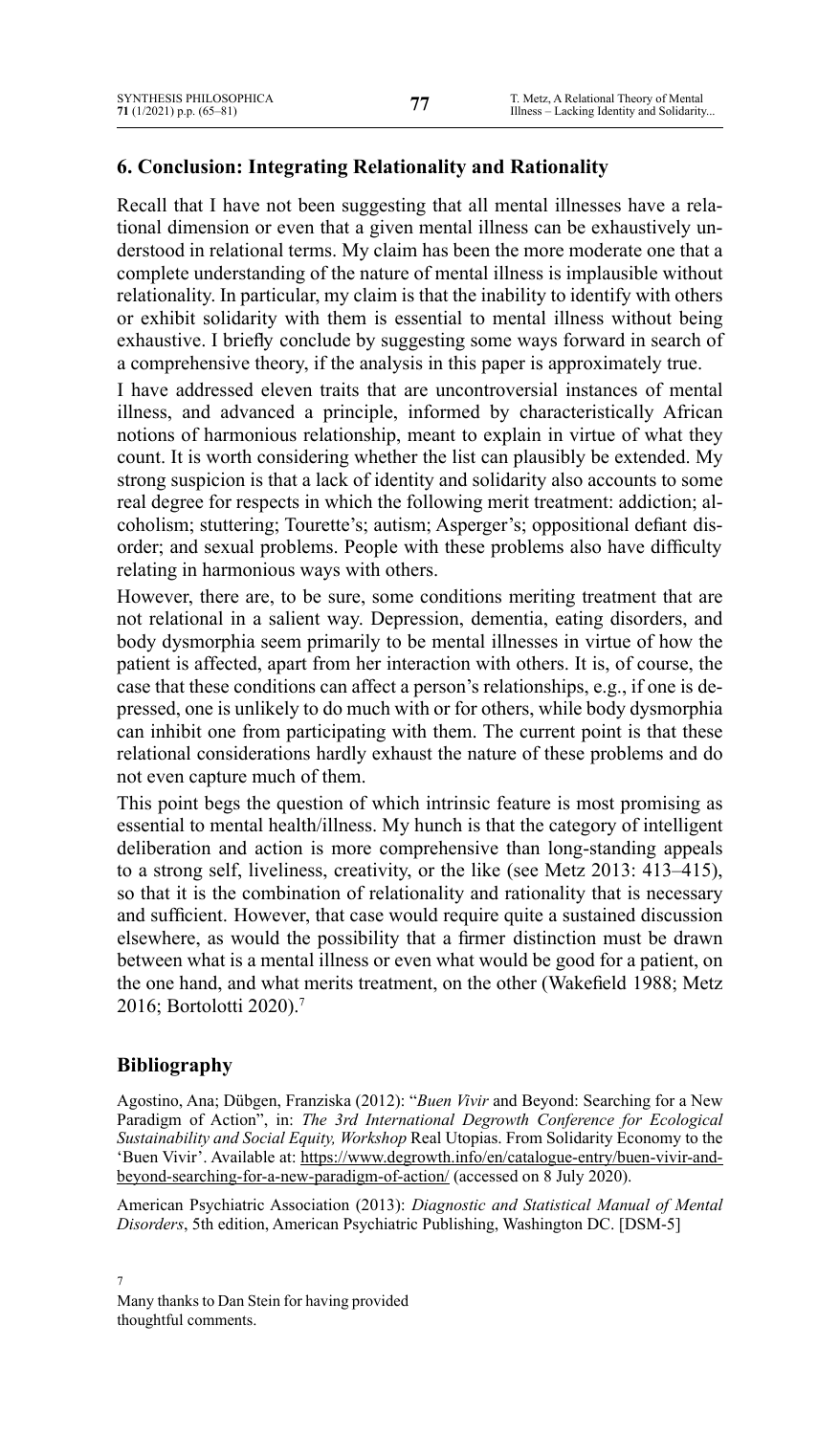Anedo, Onukwube (2012): "A Cultural Analysis of Harmony and Conflict: Towards an Integrated Model of Conflict Styles", *Unizik Journal of Arts and Humanities* 13 (2012) 2, pp. 16–52, doi: <https://doi.org/10.4314/ujah.v13i2.2>.

Bader, Michael J. (1994): "The Tendency to Neglect Therapeutic Aims in Psychoanalysis", *Psychoanalytic Quarterly* 63 (1994) 2, pp. 246–270, doi: [https://doi.org/10.1080/216740](https://doi.org/10.1080/21674086.1994.11927414) [86.1994.11927414](https://doi.org/10.1080/21674086.1994.11927414).

Balch, Oliver (2013): "Buen Vivir: The Social Philosophy Inspiring Movements in South America", *The Guardian* (4 February 2013). Available at: [https://www.theguardian.](https://www.theguardian.com/sustainable-business/blog/buen-vivir-philosophy-south-america-eduardo-gudynas) [com/sustainable-business/blog/buen-vivir-philosophy-south-america-eduardo-gudynas](https://www.theguardian.com/sustainable-business/blog/buen-vivir-philosophy-south-america-eduardo-gudynas) (accessed on 8 July 2020).

Beach, Steven *et al*. (2006): "Relational Processes and Mental Health", in: Steven Beach *et al*. (eds.), *Relational Processes and DSM-V. Neuroscience, Assessment, Prevention, and Treatment*, American Psychiatric Publishing, Washington DC, pp. 1–18.

Becker, Ernest (1971): *The Birth and Death of Meaning*, The Free Press, New York.

Bell, Daniel A.; Mo, Yingchuan (2014): "Harmony in the World 2013: The Ideal and the Reality", *Social Indicators Research* 118 (2014) 2, pp. 797–818, doi: [https://doi.](https://doi.org/10.1007/s11205-013-0439-z) [org/10.1007/s11205-013-0439-z](https://doi.org/10.1007/s11205-013-0439-z).

Bhengu, Mfuniselwa John (1996): *Ubuntu: The Essence of Democracy*, Novalis Press, Cape Town.

Bortolotti, Lisa (2020): "Doctors without 'Disorders'", *Aristotelian Society Supplementary Volume* 94 (2020) 1, pp. 163–184, doi: <https://doi.org/10.1093/arisup/akaa006>.

Bowlby, John (1994 [1979]): *The Making and Breaking of Affectional Bonds*, Routledge, London.

Buber, Martin (1967): "On the Psychologizing of the World", in: Martin Buber, *A Believing Humanism. My Testament*, trans. M. Friedman, Simon & Schuster, New York, pp. 144–152.

Dandala, Mvume (2009): "Cows Never Die: Embracing African Cosmology in the Process of Economic Growth", in: Munyaradzi Felix Murove (ed.), *African Ethics: An Anthology of Comparative and Applied Ethics*, KwaZulu-Natal Press, Pietermaritzburg, pp. 259–277.

Elms, Alan (2001): "Apocryphal Freud: Sigmund Freud's Most Famous 'Quotations' and Their Actual Sources", *Annual of Psychoanalysis* 29 (2001), pp. 83–104.

Fairbairn, William Ronald Dodds (1958): "On the Nature and Aims of Psychoanalytical Treatment", *International Journal of Psychoanalysis* 39 (1958), pp. 374–383.

Fink, Bruce (2010): "Against Understanding: Why Understanding Should Not Be Viewed as an EssentialAim of Psychoanalytic Treatment", *Journal of the American Psychoanalytic Association* 58 (2010) 2, pp. 259–285, doi: <https://doi.org/10.1177/0003065110369349>.

Freud, Sigmund (1961a [1920]): *Beyond the Pleasure Principle*, trans. James Strachey, W. W. Norton & Company, New York.

Freud, Sigmund (1961b [1930]): *Civilisation and Its Discontents*, trans. James Strachey, W. W. Norton & Company, New York.

Freud, Sigmund (1963 [1938]): "Some Elementary Lessons in Psychoanalysis", in: Sigmund Freud, *General Psychological Theory. Papers on Metapsychology*, trans. James Strachey, Collier Books, New York, pp. 218–224.

Fromm, Erich (1989 [1956]): *The Art of Loving*, Perennial Library, New York.

Gaie, Joseph (2007): "The Setswana Concept of *Botho*", In: Joseph Gaie, Sana Mmolai (eds.), *The Concept of Botho and HIV/AIDS in Botswana*, Zapf Chancery, Eldoret Kenya, pp. 29–43.

Gomez, Lavinia (1997): *An Introduction to Object Relations*, New York University Press, New York.

Guntrip, Harry Y. (1971): *Psychoanalytic Theory, Therapy, and the Self*, Basic Books, New York.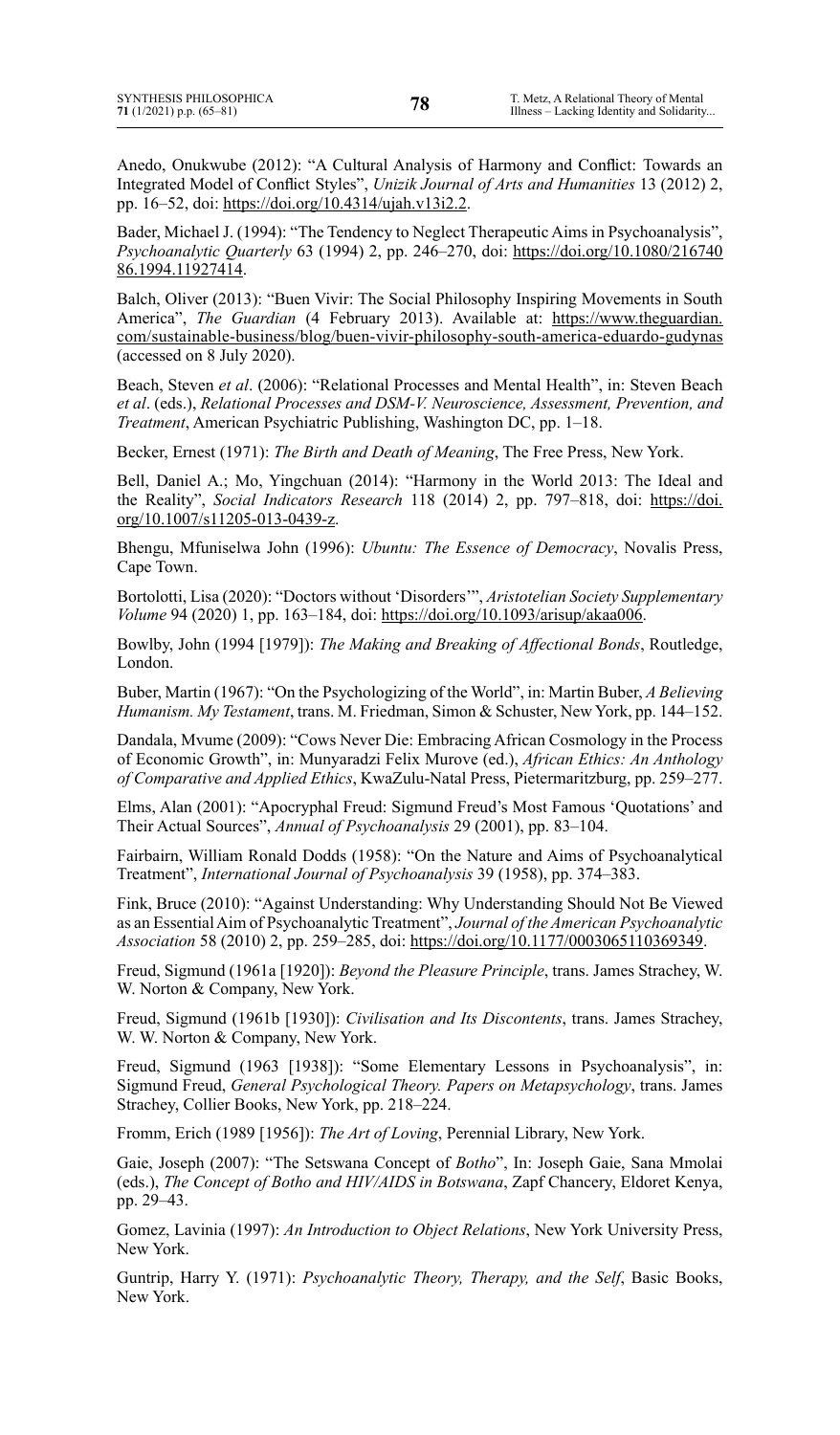Gyekye, Kwame (2010): "African Ethics", in: Edward Zalta (ed.), *Stanford Encyclopedia of Philosophy*. Available at: [http://plato.stanford.edu/archives/fall2010/entries/african](http://plato.stanford.edu/archives/fall2010/entries/african-ethics/)[ethics/](http://plato.stanford.edu/archives/fall2010/entries/african-ethics/) (accessed on 8 July 2020).

Hansell, James (2008): "Psychoanalytic Aims and Attitudes", *The Psychoanalytic Quarterly* 77 (2008) 4, pp. 1179–1192, doi: [https://doi.org/10.1002/j.2167-4086.2008.](https://doi.org/10.1002/j.2167-4086.2008.tb00379.x) [tb00379.x](https://doi.org/10.1002/j.2167-4086.2008.tb00379.x).

Jung, Carl (1956 [1953]): "The Development of Personality", in: Clark Moustakas (ed.), *The Self*, Harper Colophon Books, New York, 1956, pp. 147–159.

Kohut, Heinz (1984): *How Does Analysis Cure?*, Chicago University Press, Chicago.

Kohut, Heinz; Wolf, Ernest (1990 [1978]): "The Disorders of the Self and Their Treatment", in: Paul Ornstein (ed.), *The Search for the Self: Selected Writings of Heinz Kohut: 1978- 1981, Volume 3*, International Universities Press, Madison (CT), pp. 359–386.

Letseka, Moeketsi (2000): "African Philosophy and Educational Discourse", in: Philip Higgs *et al*. (eds), *African Voices in Education*, Juta, Lansdowne, pp. 179–193.

Li, Chenyang (2015): *The Confucian Philosophy of Harmony*, Routledge, London.

Masterson, James (1990): *The Search for the Real Self*, The Free Press, New York.

Metz,Thaddeus(2007): "Toward anAfricanMoralTheory", *Journal of Political Philosophy* 15 (2007) 3, pp. 321–341, doi: <https://doi.org/10.1111/j.1467-9760.2007.00280.x>.

Metz, Thaddeus (2013): "Meaning in Life as the Aim of Psychotherapy: A Hypothesis", in: Joshua Hicks, Clay Routledge (eds.), *The Experience of Meaning in Life: Classical Perspectives, Emerging Themes, and Controversies*, Springer, Dordrecht, pp. 405–417.

Metz, Thaddeus (2016): "The Proper Aim of Psychotherapy: Subjective Well-being, Objective Goodness, or a Meaningful Life?", in: Pninit Russo-Netzer, Stefan E. Schulenberg, Alexander Batthyany (eds.), *Clinical Perspectives on Meaning*, Springer, New York, pp. 17–35.

Metz, Thaddeus (2017): "Values in China as Compared to Africa: Two Conceptions of Harmony", *Philosophy East and West* 67 (2017) 2, pp. 441–465, doi: [https://doi.](https://doi.org/10.1353/pew.2017.0034) [org/10.1353/pew.2017.0034](https://doi.org/10.1353/pew.2017.0034).

Miller, Alice (1981 [1979]), *The Drama of the Gifted Child*, trans. Ruth Ward, Basic Books, New York.

Mkhize, Nhlanhla (2008): "*Ubuntu* and Harmony: An African Approach to Morality and Ethics", in: Ronald Nicolson (ed.), *Persons in Community: African Ethics in a Global Culture*, University of KwaZulu-Natal Press, Pietermaritzburg, pp. 35–44.

Mnyaka, Mluleki; Motlhabi, Mokgethi (2009): "*Ubuntu* and Its Socio-moral Significance", in: Munyaradzi Felix Murove (ed.), *African Ethics: An Anthology of Comparative and Applied Ethics*, University of KwaZulu-Natal Press, Pietermaritzburg, pp. 63–84.

Mokgoro, Yvonne (1998): "*Ubuntu* and the Law in South Africa", *Potchefstroom Electronic Law Journal* 1 (1998) 1, pp. 15–26, doi: [https://doi.org/10.17159/1727-](https://doi.org/10.17159/1727-3781/1998/v1i1a2897) [3781/1998/v1i1a2897](https://doi.org/10.17159/1727-3781/1998/v1i1a2897).

Nkondo, Gessler Muxe (2007): "*Ubuntu* as a Public Policy in South Africa: A Conceptual Framework", *International Journal of African Renaissance Studies* 2 (2007) 1, pp. 88– 100, doi: <https://doi.org/10.1080/18186870701384202>.

Pearce, Carole (1990): "*Tsika*, *Hunhu* and the Moral Education of Primary School Children", *Zambezia* 17 (1990) 2, pp. 145–160.

Rogers, Carl (1961 [1957]): "A Therapist's View of the Good Life", in: Carl Rogers, *On Becoming a Person: A Therapist's View of Psychotherapy*, Houghton Mifflin Company, Boston, pp. 183–196.

Ryff, Carol D. (2014): "Psychological Well-being Revisited: Advances in the Science and Practice of Eudaemonia", *Psychotherapy and Psychosomatics* 83 (2014) 1, pp. 10–28, doi: <https://doi.org/10.1159/000353263>.

Sandler, Joseph; Dreher, Anna Ursula (1996): *What Do Psychoanalysts Want?. The*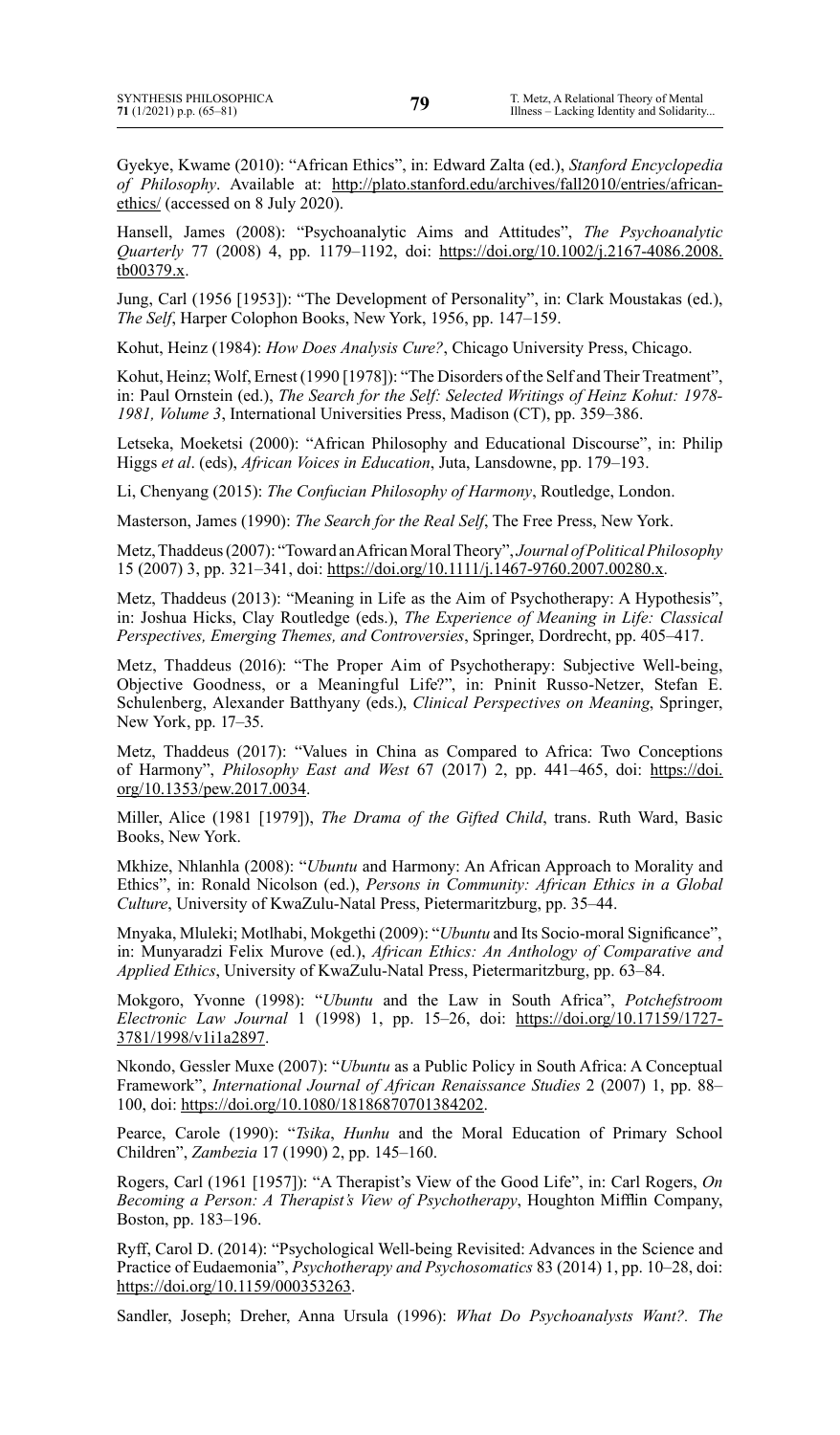*Problem of Aims in Psychoanalytic Therapy*, Routledge, London.

Steiner, John (1996): "The Aim of Psychoanalysis in Theory and Practice", *International Journal of Psycho-Analysis* 77 (1996) 6, pp. 1073–1083.

Storr, Anthony (1988): *Solitude*, Ballantine Books, New York.

Storr, Anthony (1992 [1960]): *The Integrity of the Personality*, Ballantine Books, New York.

Szasz, Thomas (1983): *Primary Values and Major Contentions*, Prometheus Books, New York.

Tutu, Desmond (1999): *No Future without Forgiveness*, Random House, New York.

Wakefield, Jerome Carl (1988): "Psychotherapy, Distributive Justice, and Social Work: I. Distributive Justice as a Conceptual Framework for Social Work", *Social Service Review*  62 (1988) 2, pp. 187–210, doi: <https://doi.org/10.1086/644542>.

Wakefield, Jerome Carl (1992): "The Concept of Mental Disorder: On the Boundary between Biological Facts and Social Values", *American Psychologist* 47 (1992) 3, pp. 373–388, doi: <https://doi.org/10.1037/0003-066x.47.3.373>.

Wakefield, Jerome Carl (2006): "Are There Relational Disorders? A Harmful Dysfunction Perspective", *Journal of Family Psychology* 20 (2006) 3, pp. 423–427, doi: [https://doi.](https://doi.org/10.1037/0893-3200.20.3.423) [org/10.1037/0893-3200.20.3.423](https://doi.org/10.1037/0893-3200.20.3.423).

Wei, Xiaohong; Li, Qingyuan (2013): "The Confucian Value of Harmony and Its Influence on Chinese Social Interaction", *Cross-Cultural Communication* 9 (2013) 1, pp. 60–66, doi: <https://doi.org/10.3968/j.ccc.1923670020130901.12018>.

Winnicott, Donald Woods (1978 [1955]): "Clinical Varieties of Transference", in: Donalds Woods Winnicott, *Collected papers: through paediatrics to psycho-analysis*, The Hogarth Press and the Institute of Psychoanalysis, London 1978, pp. 295–299.

Winnicott, Donald Woods(1965 [1960]): "Ego Distortion in Terms of True and False Self", in: Donald Woods Winnicott, *The Maturational Process and the Facilitating Environment*, Universities Press, New York 1965, pp. 140–152.

### **Thaddeus Metz**

## **Relacijska teorija mentalnog zdravlja – manjkanje identifikacije ili solidarnosti s drugima**

#### **Sažetak**

*U radu težim napredovati do filozofijskog cilja utvrđivanja što, ako išta, sve mentalne bolesti imaju zajedničko, pri čemu pokušavam objediniti velik podskup onih s relacijskom ili interpersonalnom dimenzijom. Jedna je glavna tvrdnja ta da, želimo li obećavajuću teoriju mentalne bolesti, moramo ići onkraj dominantnog zapadnog pogleda na mentalnu bolest / mentalno zdravlje koje se usmjerava na karakteristike intrinzične za osobu, kao što su bol / užitak, letargija / životnost, fragmentacija / integracija i lažnost / autentičnost. Druga je glavna tvrdnja ta da su relacijski aspekti mentalne bolesti teorijski plauzibilno razumljivi u smislu nemogućnosti osobe da se identificira s drugima ili pokazuje s njima suosjećanje, što su istaknute relacijske vrijednosti u afričkoj filozofijskoj tradiciji. Pokazujem da ova dva ekstrinzična svojstva dobro objašnjavaju nekoliko intuitivnih oblika mentalnih bolesti, uključujući, među ostalim, bivanje nasilnim, psihopatskim, narcističkim, teatralnim, paranoidnim i fobičnim.*

#### **Ključne riječi**

intrinzično, ekstrinzično, mentalno zdravlje, mentalna bolest, neuroza, filozofija psihologije, relacijski poremećaji, relacijske vrijednosti